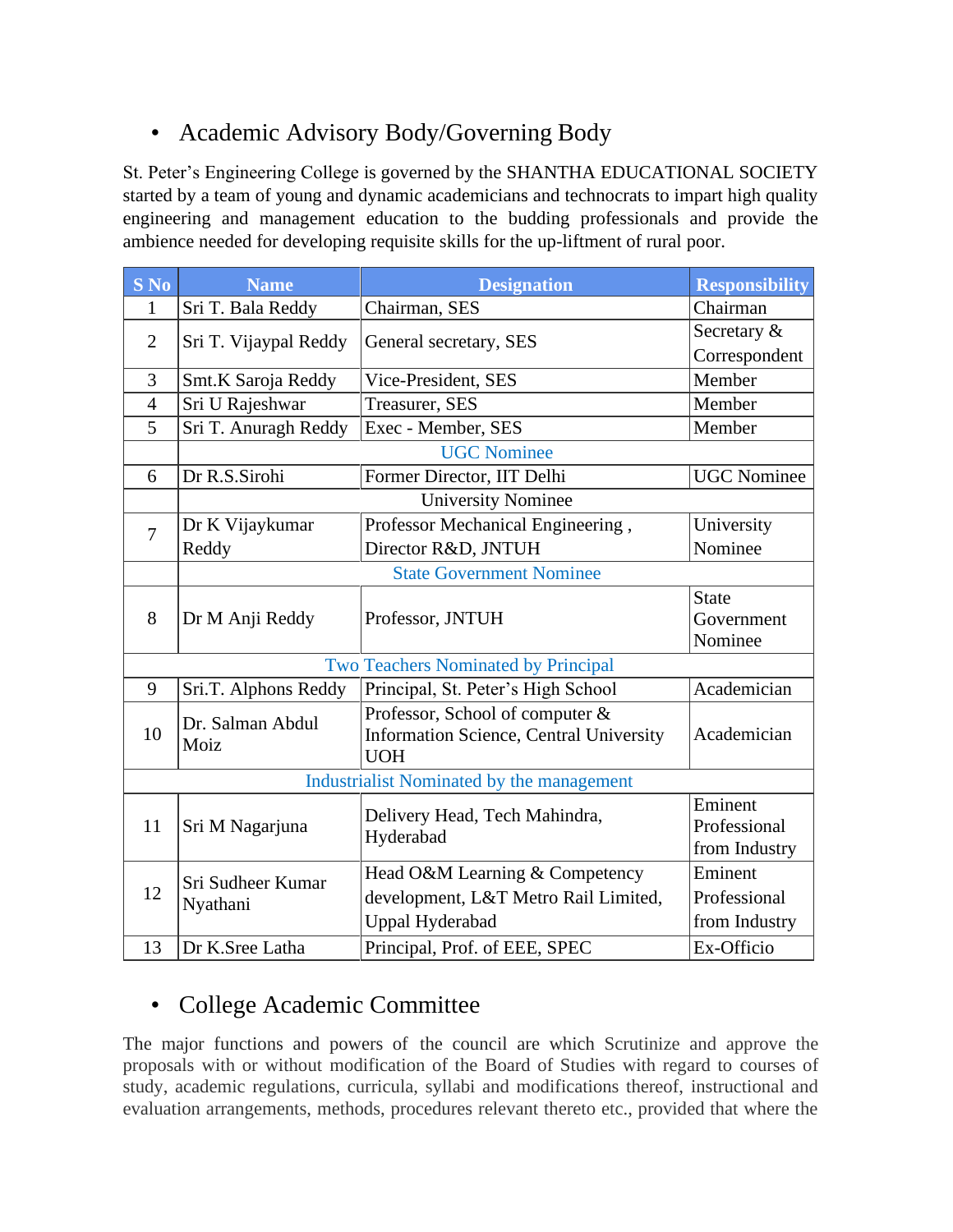|                | reconstructured to the Doutu of Diuthes concerned of reject h, and giving reasons to up so. |                    |                   |                       |  |
|----------------|---------------------------------------------------------------------------------------------|--------------------|-------------------|-----------------------|--|
| <b>S</b> No    | <b>Name</b>                                                                                 | <b>Designation</b> | <b>Department</b> | <b>Responsibility</b> |  |
|                | Dr.K.Sree Latha                                                                             | Principal          | <b>EEE</b>        | Co-ordinator          |  |
| 2              | Dr.M.Dilip Kumar                                                                            | <b>HOD</b>         | EEE               | Member                |  |
| 3              | Dr.M.Harinatha Reddy                                                                        | <b>HOD</b>         | ME                | Member                |  |
| $\overline{4}$ | Dr.I.Sharath Chandra                                                                        | <b>HOD</b>         | <b>ECE</b>        | Member                |  |
| 5              | Dr.Diana Moses                                                                              | <b>HOD</b>         | <b>CSE</b>        | Member                |  |
| 6              | Dr. M. Saritha                                                                              | <b>HOD</b>         | S&H               | Member                |  |
| 7              | Dr.K.Radhika                                                                                | <b>HOD</b>         | <b>CIVIL</b>      | Member                |  |
| 8              | Dr.Satish Kumar                                                                             | <b>HOD</b>         | IT                | Member                |  |

Academic Council differs on any proposal, it shall have the right to return the matter for reconsideration to the Board of Studies concerned or reject it, after giving reasons to do so.

# • Student Counselling / Grievances Redressal

This cell Responsibilities are to provide support for students to build up their confidence and feel the institution as their second home. To strengthen students mentally by providing friendly environment for students with faculty. Counsel the students and assigning set of students 20 to each mentor. It conducts a thorough review/study on the grievance received from the aggrieved students, including instances of ragging in written form. It submits the recommendations to the principal accordingly as per the Management policy. Taking necessary action for the addressed Complaints/grievances. The cell will give report to the authority about the cases attended to and the number of pending cases, if any, which require direction and guidance from the higher authorities.

| <b>S</b> No    | <b>Name</b>         | <b>Designation</b>         | <b>Department</b> | <b>Responsibility</b> |
|----------------|---------------------|----------------------------|-------------------|-----------------------|
|                | Dr.Bathini Srinivas | Assoc. Professor           | S&H               | Co-ordinator          |
| $\overline{2}$ | Mr.P.Mallikarjun    | <b>Assistant Professor</b> | <b>EEE</b>        | Member                |
| 3              | N Naresh            | <b>Assistant Professor</b> | <b>MECH</b>       | Member                |
| $\overline{4}$ | Mr.G.Narasimhulu    | <b>Assistant Professor</b> | <b>ECE</b>        | Member                |
|                | Mr. Venkata Krishna | <b>Assistant Professor</b> | <b>CSE</b>        | Member                |
| 6              | Dr.Bathini Srinivas | <b>Assistant Professor</b> | S&H               | Member                |
| 7              | Mr.K.RaviTeja       | <b>Assistant Professor</b> | <b>CIVIL</b>      | Member                |

# • Sports & Games

Sports play an important role in the physical development of the students. Equal emphasis is laid on sports and games along with academics. Students are encouraged to participate and excel in sports in order to provide relaxation, channelize their energy, nurture competitive spirit, enhance team spirit and achieve leadership qualities.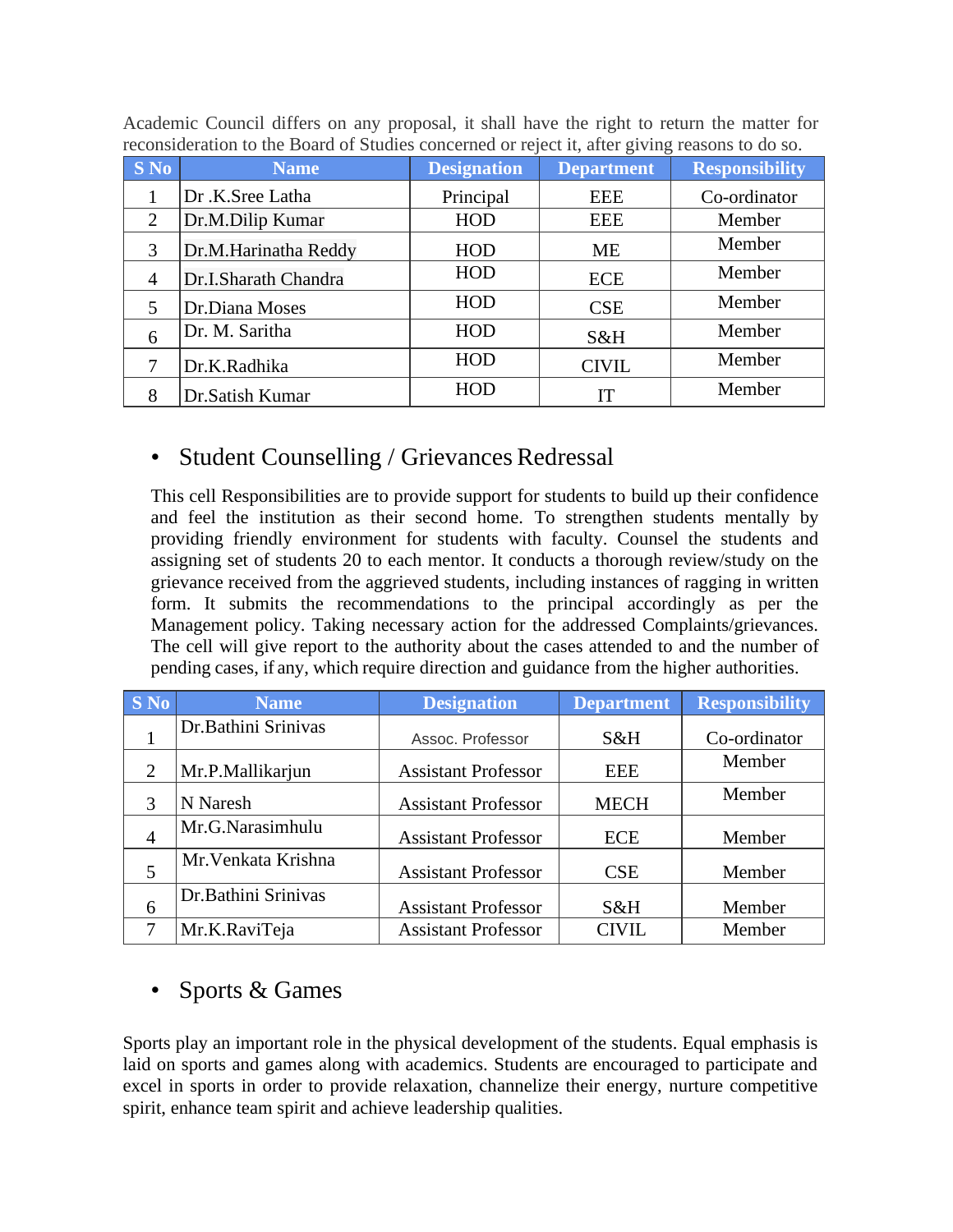| <b>S</b> No    | <b>Name</b>         | <b>Designation</b>         | <b>Department</b>        | <b>Responsibility</b> |
|----------------|---------------------|----------------------------|--------------------------|-----------------------|
|                | Dr.P.J.VRatna Kumar | <b>Physical Director</b>   | <b>Physical Director</b> | Co-ordinator          |
| 2              | Mr.Sanjeev Kumar    | <b>Assistant Professor</b> | EEE                      | Member                |
|                | M Kranthi Kumar     | <b>Assistant Professor</b> | <b>MECH</b>              | Member                |
| $\overline{4}$ | Mr.G.Vasanth Rao    | <b>Assistant Professor</b> | <b>ECE</b>               | Member                |
|                | Mr Venkata Krishna  | <b>Assistant Professor</b> | <b>CSE</b>               | Member                |
| 6              | Mrs. M.K Vasumathy  | <b>Assistant Professor</b> | S&H                      | Member                |
|                | Mr.Nadeem           | <b>Assistant Professor</b> | <b>CIVIL</b>             | Member                |

### • Department Associations committee

The cell Responsibilities are to showcase their talents to outside world to get recognition, To inculcate leadership qualities among students. To impart the knowledge as per industry/Technology updates. Provide venues for improving communication skills, exchange of the knowledge.

| <b>S</b> No | <b>Name</b>       | <b>Designation</b>         | <b>Department</b> | <b>Responsibility</b> |
|-------------|-------------------|----------------------------|-------------------|-----------------------|
|             | Mrs.Madhavi       | <b>Assistant Professor</b> | IT                | Co-ordinator          |
|             | Mr. G Sarath Babu | <b>Assistant Professor</b> | <b>EEE</b>        | Member                |
|             | Md Jameel Bhasha  | <b>Assistant Professor</b> | <b>MECH</b>       | Member                |
| 4           | Mr.I.Obulesu      | <b>Assistant Professor</b> | <b>ECE</b>        | Member                |
|             | Dr Bhavani        | <b>Assistant Professor</b> | <b>CSE</b>        | Member                |
| 6           | Ms.P. Neelima     | <b>Assistant Professor</b> | S&H               | Member                |
|             | Mr.M.Mahesh       | <b>Assistant Professor</b> | CIVIL             | Member                |

### • NSS Committee

The main objective of National Service Scheme is personality development through social service or community service. This program aims at inculcating social welfare thoughts among the students by providing service to the society without any prejudice. The college has a NSS unit, affiliated to Jawaharlal Nehru Technological University (JNTU), Hyderabad with an objective to develop the attitude of social service among the professional students and to make them into responsible citizens.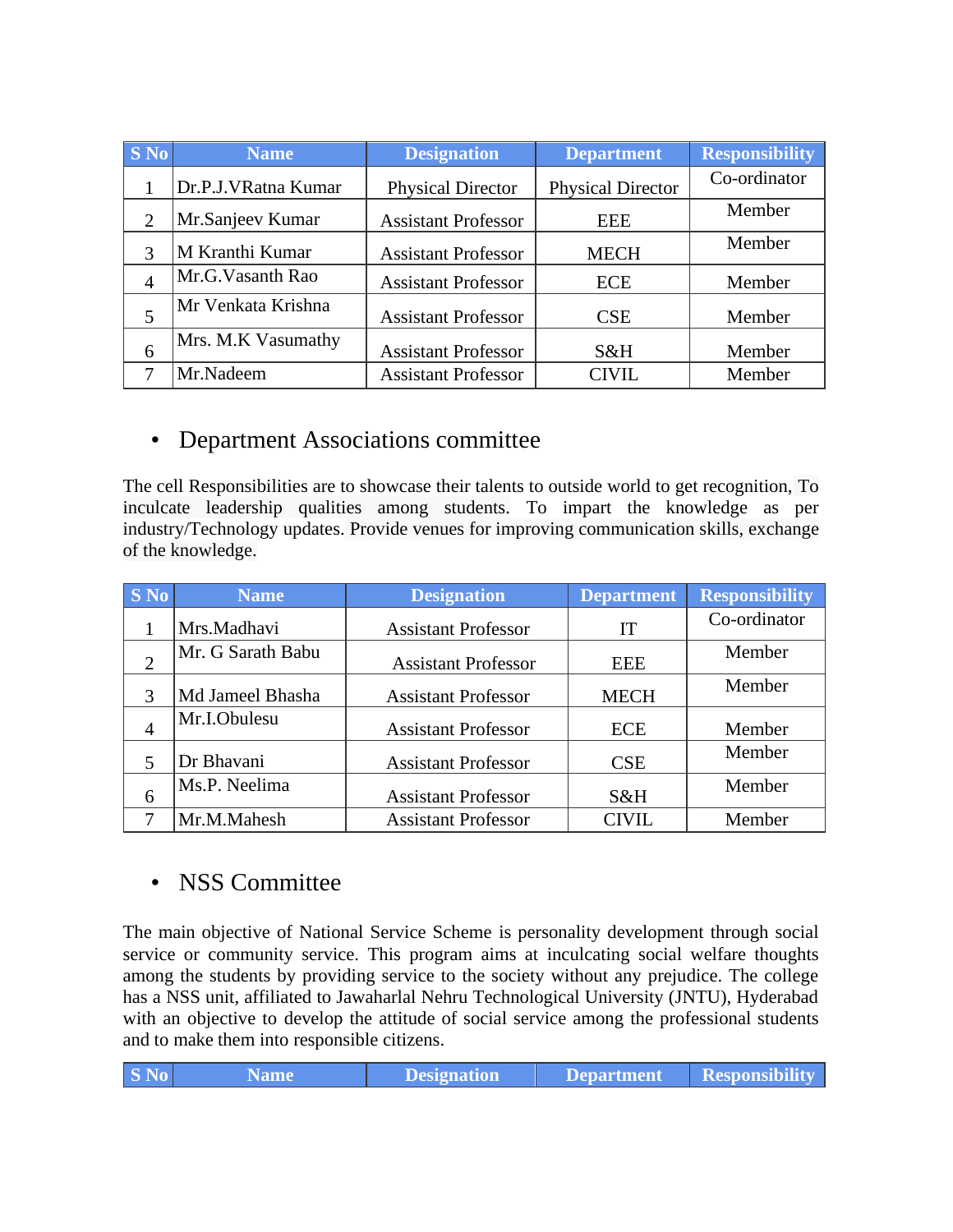|                | Mr.Mahesh           | <b>Assistant Professor</b> | <b>CIVIL</b>             | Co-ordinator |
|----------------|---------------------|----------------------------|--------------------------|--------------|
|                |                     |                            |                          |              |
|                | Dr.P.J.VRatna Kumar | <b>Physical Director</b>   | <b>Physical Director</b> | Co-ordinator |
| 3              | Mr P Avinash        | <b>Assistant Professor</b> | <b>EEE</b>               | Member       |
| $\overline{A}$ | M Kranthi Kumar     | <b>Assistant Professor</b> | <b>MECH</b>              | Member       |
| 5              | Mrs.Jyothirmai      | <b>Assistant Professor</b> | <b>ECE</b>               | Member       |
| 6              | Mr Shravan          | <b>Assistant Professor</b> | <b>CSE</b>               | Member       |
| 7              | Mrs. Praveena       | <b>Assistant Professor</b> | S&H                      | Member       |
|                | Mr.Mahesh           | <b>Assistant Professor</b> | CIVIL                    | Member       |

## • Cultural Committee/Clubs

The Cell Responsibilities to provide platform to students to exhibit their talents, and provide entertainment to students. Showcase their talents to outside world to get recognition, promote a dynamic cultural heritage that is preserved, used and developed. To inculcate leadership qualities among students, and also to provide platform to faculty to exhibit their talents.

| <b>SNO</b>     | <b>Name</b>          | <b>Designation</b>         | <b>Department</b> | <b>Responsibility</b> |
|----------------|----------------------|----------------------------|-------------------|-----------------------|
|                | Mrs. Shailaja Reddy  | <b>Assistant Professor</b> | S&H               | Co-ordinator          |
| $\overline{2}$ | Ms.P.V.Sireesha      | <b>Assistant Professor</b> | <b>EEE</b>        | Member                |
| 3              | Mr.Raghavendra Reddy | <b>Assistant Professor</b> | <b>MECH</b>       | Member                |
| $\overline{A}$ | Mrs. M.Padma         | <b>Assistant Professor</b> | <b>ECE</b>        | Member                |
|                | Mrs Sandhya          | <b>Assistant Professor</b> | <b>CSE</b>        | Member                |
| 6              | Mrs. Shailaja Redd   | <b>Assistant Professor</b> | S&H               | Member                |
|                | Ms.Chanadana         | <b>Assistant Professor</b> | <b>CIVIL</b>      | Member                |

### • Research and Development (R&D) and Consultancy

The objective of R  $\&$  D Cell is to promote research activities among students and faculty as well as to provide a robust platform for sharing and implementing innovative and creative ideas to facilitate exchange of information and interaction among the various research institutes and industries to develop skilled manpower in various engineering fields.

| $ S\ N0 $<br><b>Designation</b> Department Responsibility<br>Name/ |
|--------------------------------------------------------------------|
|--------------------------------------------------------------------|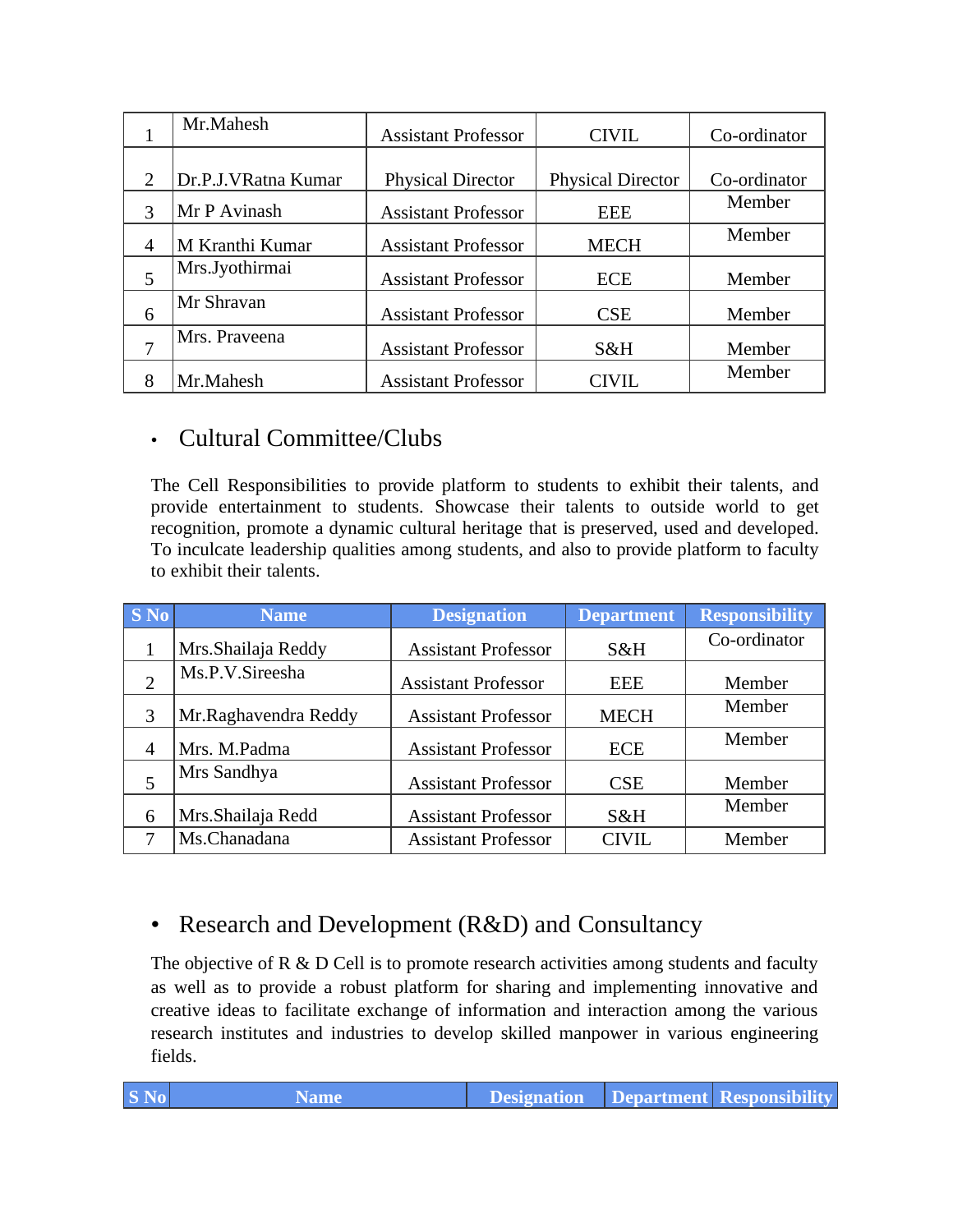|                  | Dr. Diana Moses      | Professor                | <b>CSE</b>  | Coordinator |
|------------------|----------------------|--------------------------|-------------|-------------|
|                  | Dr K Satish Kumar    | Professor                | <b>CSE</b>  | Member      |
| 3.               | Dr. Venkateswarlu    | Professor                | <b>ECE</b>  | Member      |
| $\overline{4}$ . | Mr.M.Krishna         | Professor                | <b>EEE</b>  | Member      |
|                  | Dr Vijaya Kumar      | Professor                | <b>MECH</b> | Member      |
| 6.               | Mr Gajendran         | Assoc. Professor   CIVIL |             | Member      |
|                  | Dr. Bathini Srinivas | Assoc. Professor S&H     |             | Member      |

# • Training, and Career Guidance Cell

The functionalities of cell to inculcate self confidence in students to freely express and present their ideas, provide training to solve Aptitude problems and improve their core subject knowledge. And to give Industrial exposure through experts from industries. To develop the Leadership qualities with professional ethics and societal awareness.to invite successful Alumni to guide and motivate fresher's for higher education, career and research, To fulfil the dreams of thousands of parents, by providing their wards with the best career options To fulfil social obligations, by giving back managers and engineers moulded on values to the society so that these professionals take care of the social needs.

| $S$ No         | <b>Name</b>         | <b>Designation</b>         | <b>Department</b> | <b>Responsibility</b> |
|----------------|---------------------|----------------------------|-------------------|-----------------------|
|                | Dr Srikanth N       | Assoc. Professor           | <b>ECE</b>        | Co-ordinator          |
| $\overline{2}$ | Mr.K.Gopinath       | <b>Assistant Professor</b> | <b>EEE</b>        | Co-ordinator          |
| 3              | Mr.R.Santosh Kumar  | <b>Assistant Professor</b> | <b>ECE</b>        | Member                |
| $\overline{4}$ | Mr.K Divakar        | <b>Assistant Professor</b> | <b>MECH</b>       | Member                |
| 5              | Mr J Raja Sekhar    | <b>Assistant Professor</b> | <b>CSE</b>        | Co-ordinator          |
| 6              | Mr Shravan          | <b>Assistant Professor</b> | <b>CSE</b>        | Member                |
| 7              | Mr. Victor Emmanuel | <b>Assistant Professor</b> | S&H               | Member                |
| 8              | Mr.M.Mahesh         | <b>Assistant Professor</b> | <b>CIVIL</b>      | Member                |

### Placement Cell

The Functionalities of cell Maintaining regular interaction with the industry through Seminars, Guest Lectures, Conferences, Corporate Meets etc., Planning and organizing On-

Campus as well as Off-Campus recruitment activities. Providing assistance to the students for completing summer training projects. Providing requisite training to students in the area of Personality Development and Communication Skills. Developing database of students and presenting their curriculum to various industries. Providing management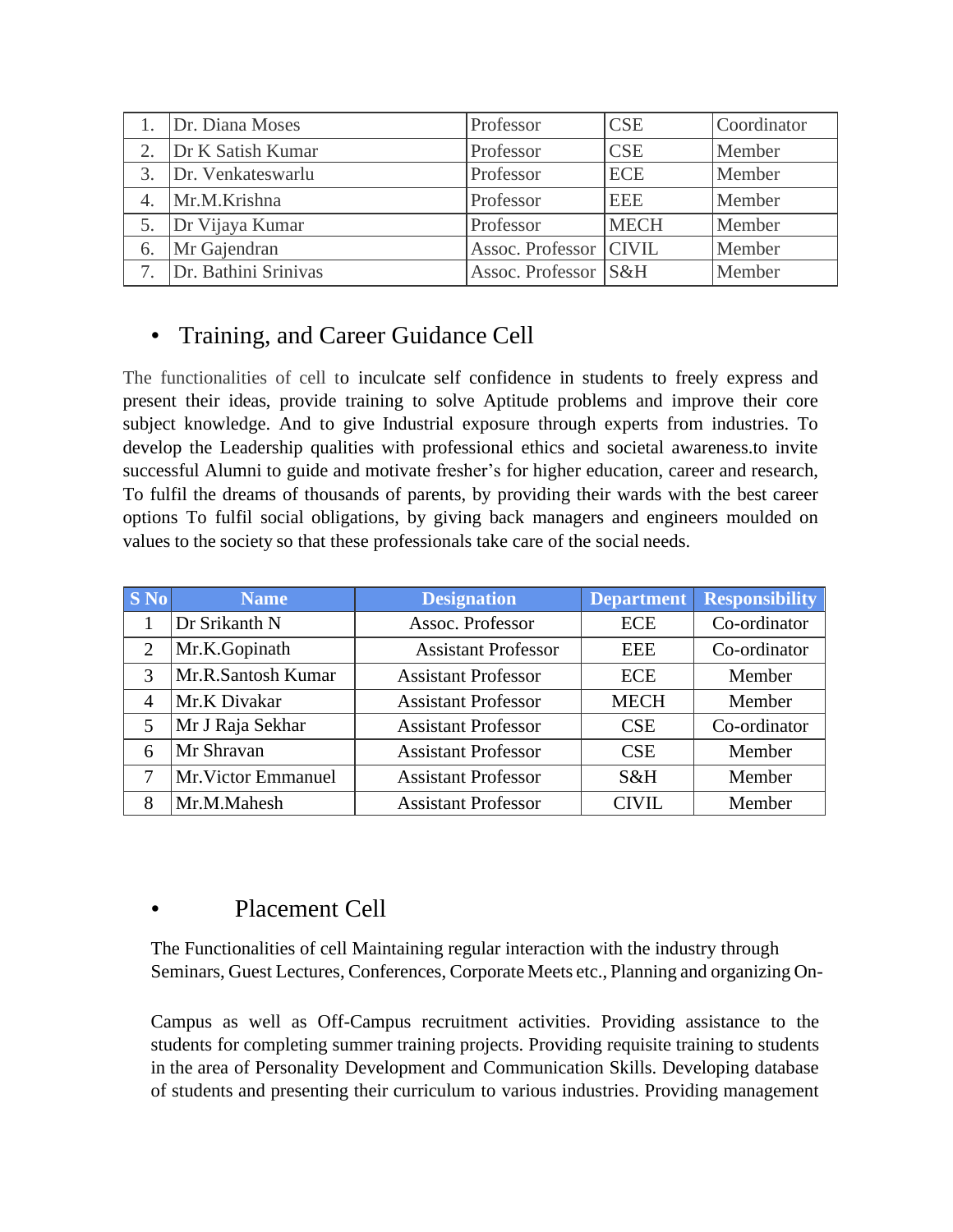| <b>S</b> No | <b>Name</b>         | <b>Designation</b>         | <b>Department</b> | <b>Responsibility</b> |
|-------------|---------------------|----------------------------|-------------------|-----------------------|
|             | Mr J Raja Sekhar    | <b>Assistant Professor</b> | <b>CSE</b>        | Co-ordinator          |
| 2           | Mr.A.Rajesh Kumar   | <b>TPO</b>                 | <b>TPO</b>        | Co-ordinator          |
| 3           | Mr.K.Gopinath       | <b>Assistant Professor</b> | <b>EEE</b>        | Member                |
| 4           | Mr.K Divakar        | <b>Assistant Professor</b> | <b>MECH</b>       | Member                |
| 5           | Dr.N.Srikanth       | <b>Assistant Professor</b> | <b>ECE</b>        | Member                |
| 6           | Mr Shravan          | <b>Assistant Professor</b> | <b>CSE</b>        | Member                |
| 7           | Mr. Victor Emmanuel | <b>Assistant Professor</b> | S&H               | Member                |
| 8           | Mr.M.Mahesh         | <b>Assistant Professor</b> | CIVIL             | Member                |

consultancy for students live projects. Organizing Inter-Cultural exchange with other institutions and industries.

# • Industry Institute Partnership Cell

The objective of the IIP Cell is to reduce the gap between industry expectations (practice) and academic offerings (theory) by direct involvement of industry to attain a symbiosis. Indian industry at present has reached the most crucial turning point where it has to face the dynamic demands of the competitive domestic and global markets through the provisions of high quality products and services. To survive and succeed in this new scenario, the input that is most essential is the human resource. As technologies change rapidly, retraining and updating of the work force continuously are becoming major challenges facing every country today. Industries and Technical Institution have a strong mutuality of interest which forms the basis for having IIP-cells.

| <b>S</b> No    | <b>Name</b>        | <b>Designation</b>         | <b>Department</b> | <b>Responsibility</b> |
|----------------|--------------------|----------------------------|-------------------|-----------------------|
|                | Dr.K.Radhika       | <b>HOD</b>                 | <b>CIVIL</b>      | Co-ordinator          |
| 2              | Mr.K.Gopinath      | <b>Assistant Professor</b> | <b>EEE</b>        | Co-ordinator          |
| 3              | Dr K Vijaya Kumar  | <b>Assistant Professor</b> | <b>MECH</b>       | Member                |
| $\overline{4}$ | Mrs. S.Naga Jyothi | <b>Assistant Professor</b> | <b>ECE</b>        | Member                |
| 5              | Mr Venkata Krishna | <b>Assistant Professor</b> | <b>CSE</b>        | Member                |
| 6              | Dr.Pradeep         | <b>Assistant Professor</b> | S&H               | Member                |
|                | Mr.M.Mahesh        | <b>Assistant Professor</b> | <b>CIVIL</b>      | Member                |

# • Entrepreneurship Development Cell (EDC)

The Functionalities of this cell is to conduct skill development training programs leading to self/wage employment. Guest lectures and seminars for promotion and growth of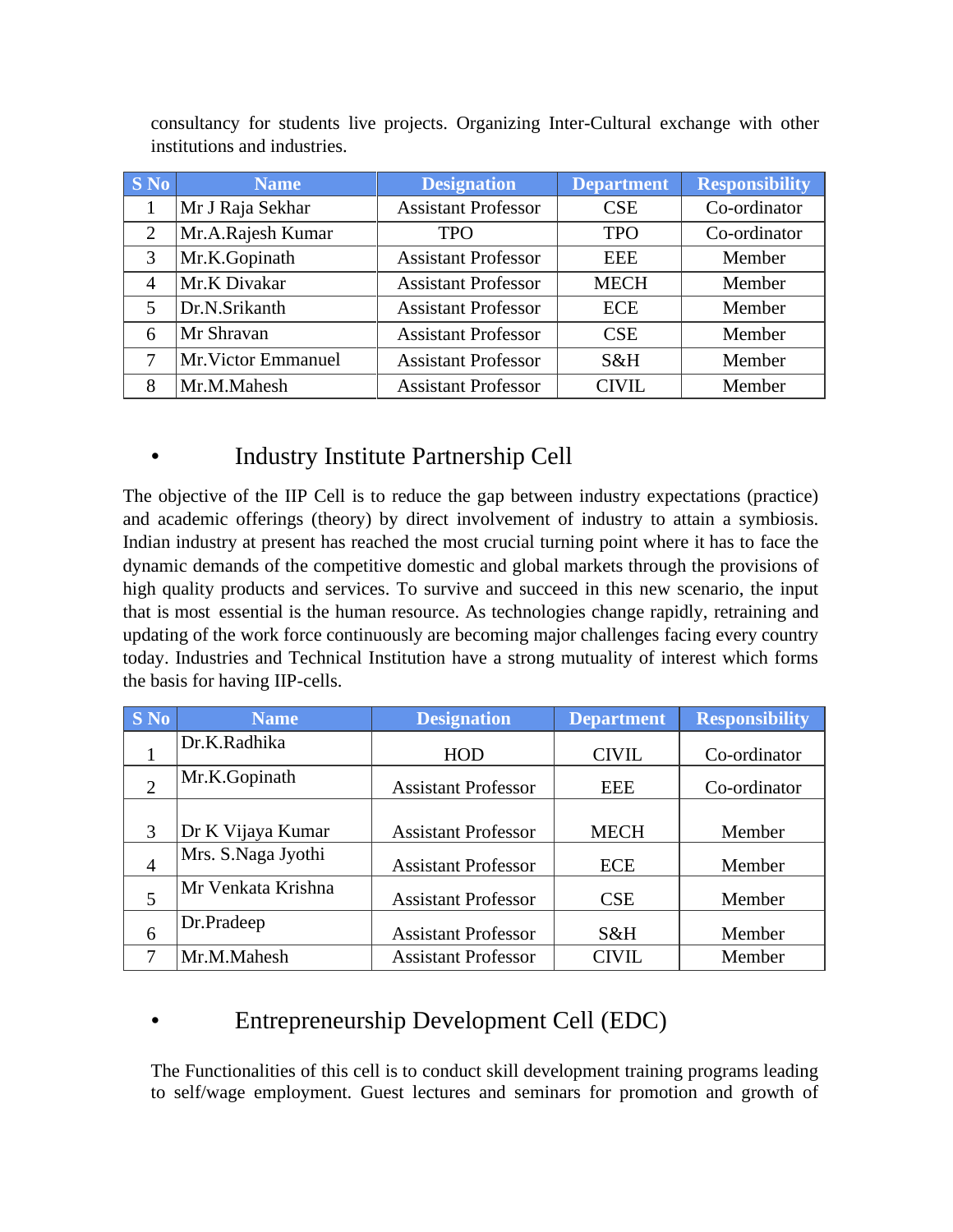entrepreneurship skills. Visit to industries for prospective entrepreneurs. Escort services in obtaining approval and executions of their projects. To guide and assist prospective entrepreneurship. On service aspects such as preparing project report, obtaining project approval, loans facilities from agencies of support system and information on various technologies.

| <b>S</b> No    | <b>Name</b>          | <b>Designation</b>         | <b>Department</b> | <b>Responsibility</b> |
|----------------|----------------------|----------------------------|-------------------|-----------------------|
|                | Dr.Harinatha Reddy   | <b>HOD</b>                 | <b>MECH</b>       | Co-ordinator          |
|                | Mr.G.Mohana Krishna  | <b>Assistant Professor</b> | EEE               | Member                |
| $\mathcal{R}$  | Mr.S Madhu           | <b>Assistant Professor</b> | <b>MECH</b>       | Member                |
| $\overline{4}$ | Mrs. Hemlatha Dalmia | <b>Assistant Professor</b> | <b>ECE</b>        | Member                |
| 5              | Dr Prakash           | Assoc. Professor           | CSE               | Member                |
| 6              | Mr. Ravi KUMAR       | <b>Assistant Professor</b> | S&H               | Member                |
|                | Mr.M.Mahesh          | <b>Assistant Professor</b> | <b>CIVIL</b>      | Member                |

# • Professional Societies and Activities Committee (IEEE,ISTE,CSI,IETE,ACM Etc.,)

The mission of the professional societies is primarily educational and informational. Their influence flows from their continuing and highly visible functions: to publish professional journals, to develop professional excellence, to raise public awareness, and to make awards. Through their work, they help to define and set standards for their professional fields and to promote high standards of quality through awards and other forms of recognition. SPEC has an active Professional Society Coordination Cell with a variety of memberships in different professional bodies. More than 80% of our faculty are life members in Indian Society for Technical Education (ISTE).

| SNo            | <b>Name</b>          | <b>Designation</b>         | <b>Department</b> | <b>Responsibility</b> |
|----------------|----------------------|----------------------------|-------------------|-----------------------|
|                | Dr Satish HOD        | <b>HOD</b>                 | IT                | Co-ordinator          |
| $\overline{2}$ | Mrs Hemalatha Dalmia | <b>Assistant Professor</b> | <b>ECE</b>        | Co-ordinator          |
| 3              | Mr.G N V Sarath Babu | <b>Assistant Professor</b> | <b>EEE</b>        | Member                |
| 4              | Mr.S Madhu           | <b>Assistant Professor</b> | <b>MECH</b>       | Member                |
|                | Mrs. Hemlatha Dalmia | <b>Assistant Professor</b> | <b>ECE</b>        | Member                |
| 6              | Mrs Sandhya          | <b>Assistant Professor</b> | <b>CSE</b>        | Member                |
| 7              | Mrs. Praveena        | <b>Assistant Professor</b> | S&H               | Member                |
| 8              | Mr.Nayeem            | <b>Assistant Professor</b> | <b>CIVIL</b>      | Member                |

• Public Relations, Press, Media & Publication Committee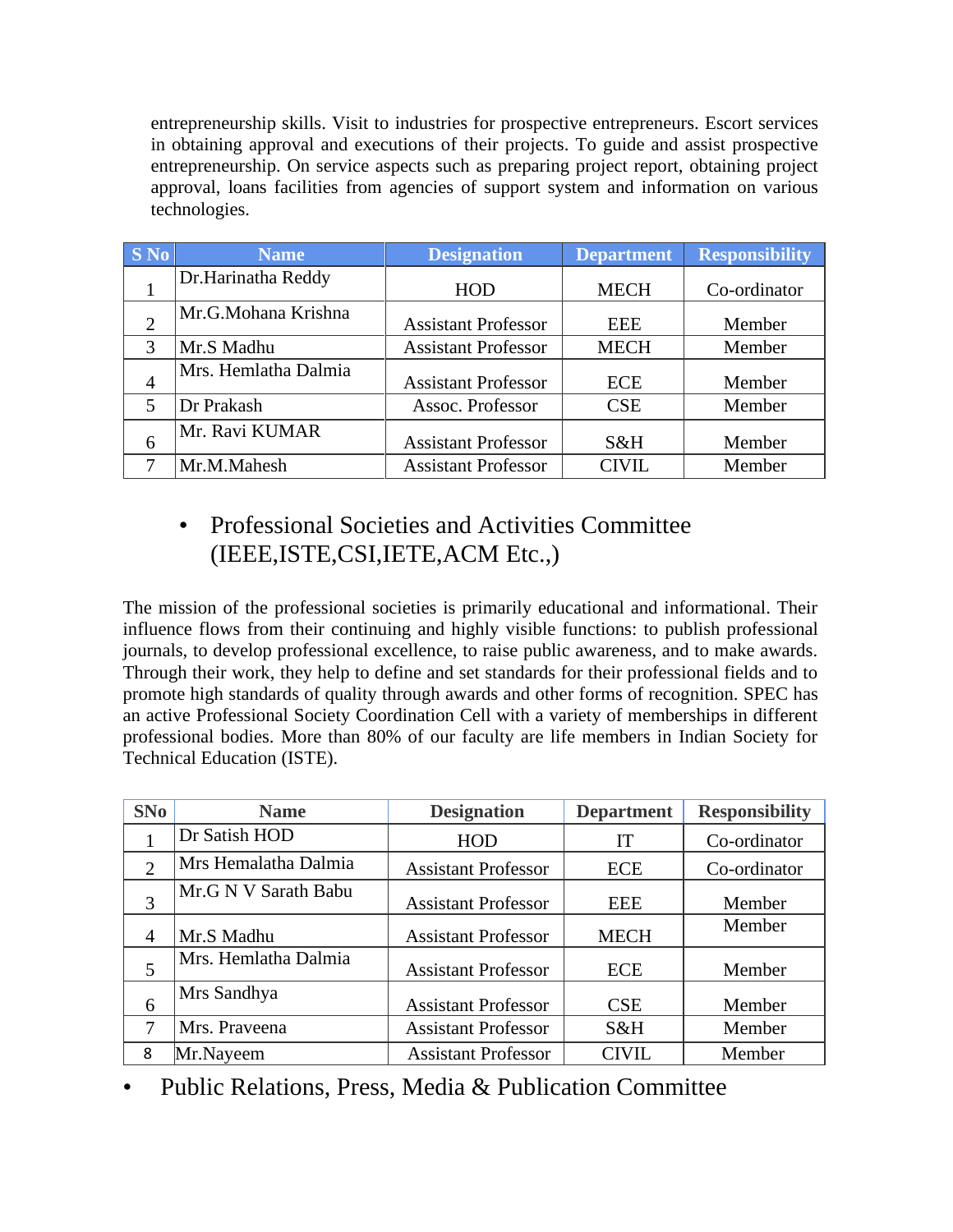The Committee Responsibilities are to mouthpiece of St.Peter's Engineering College. It is solely responsible for all external communication from the institute. It aims to position and popularize the brand St.Peter's Engineering College on a variety of platforms. Over the years, the team has created a legacy for itself and the institution. Due to its relentless pursuit, today we enjoys a favourable image in the eyes of the outer world and is using it well to its advantage. The committee has earned a series of achievements in the past one year, which include newspaper articles, numerous corporate interviews, extensive coverage of events on social media and improved relationships with print, television and digital media.

| $S$ No | <b>Name</b>       | <b>Designation</b>         | <b>Department</b> | <b>Responsibility</b> |
|--------|-------------------|----------------------------|-------------------|-----------------------|
|        | Mr.Gaurav Singh   | <b>Assistant Professor</b> | S&H               | Co-ordinator          |
|        | Mr.M.Krishna      | <b>Assistant Professor</b> | <b>EEE</b>        | Member                |
| 3      | Dr K Vijaya Kumar | <b>Assistant Professor</b> | <b>MECH</b>       | Member                |
|        | Mrs. Yamini Teja  | <b>Assistant Professor</b> | <b>ECE</b>        | Member                |
|        | Mrs Sravanthi     | <b>Assistant Professor</b> | <b>CSE</b>        | Member                |
| 6      | Mr.Gaurav Singh   | <b>Assistant Professor</b> | S&H               | Member                |
|        | Ms.Chandana       | <b>Assistant Professor</b> | <b>CIVIL</b>      | Member                |

#### **Library**

The novel feature of SPEC Library is the establishment of Competitive Examinations Cell with the main objective of providing reading material for student community preparing for various competitive examinations. The cell provides books and journals relating to Civil Services, Public Service Commission, TOEFL, GRE, GMAT, GATE, UGC-NET and other competitive examinations.

| <b>S</b> No | <b>Name</b>      | <b>Designation</b>         | <b>Department</b> | <b>Responsibility</b> |
|-------------|------------------|----------------------------|-------------------|-----------------------|
|             | Dr.R.Laxmi       | <b>Assistant Professor</b> | S&H               | Co-ordinator          |
| 3           | Mr.M.Krishna     | <b>Assistant Professor</b> | <b>EEE</b>        | Member                |
| 4           | M Kranthi Kumar  | <b>Assistant Professor</b> | <b>MECH</b>       | Member                |
|             |                  |                            |                   |                       |
| 5           | Mrs.M.Jyothirmai | <b>Assistant Professor</b> | <b>ECE</b>        | Member                |
| 6           | Ms Sofia         | <b>Assistant Professor</b> | CSE               | Member                |
|             | Dr.R.Laxmi       | <b>Assistant Professor</b> | S&H               | Member                |
|             |                  |                            |                   |                       |
|             | Mr.Nadeem        | <b>Assistant Professor</b> | CIVIL             | Member                |

# • Website/ICT/Internet Committee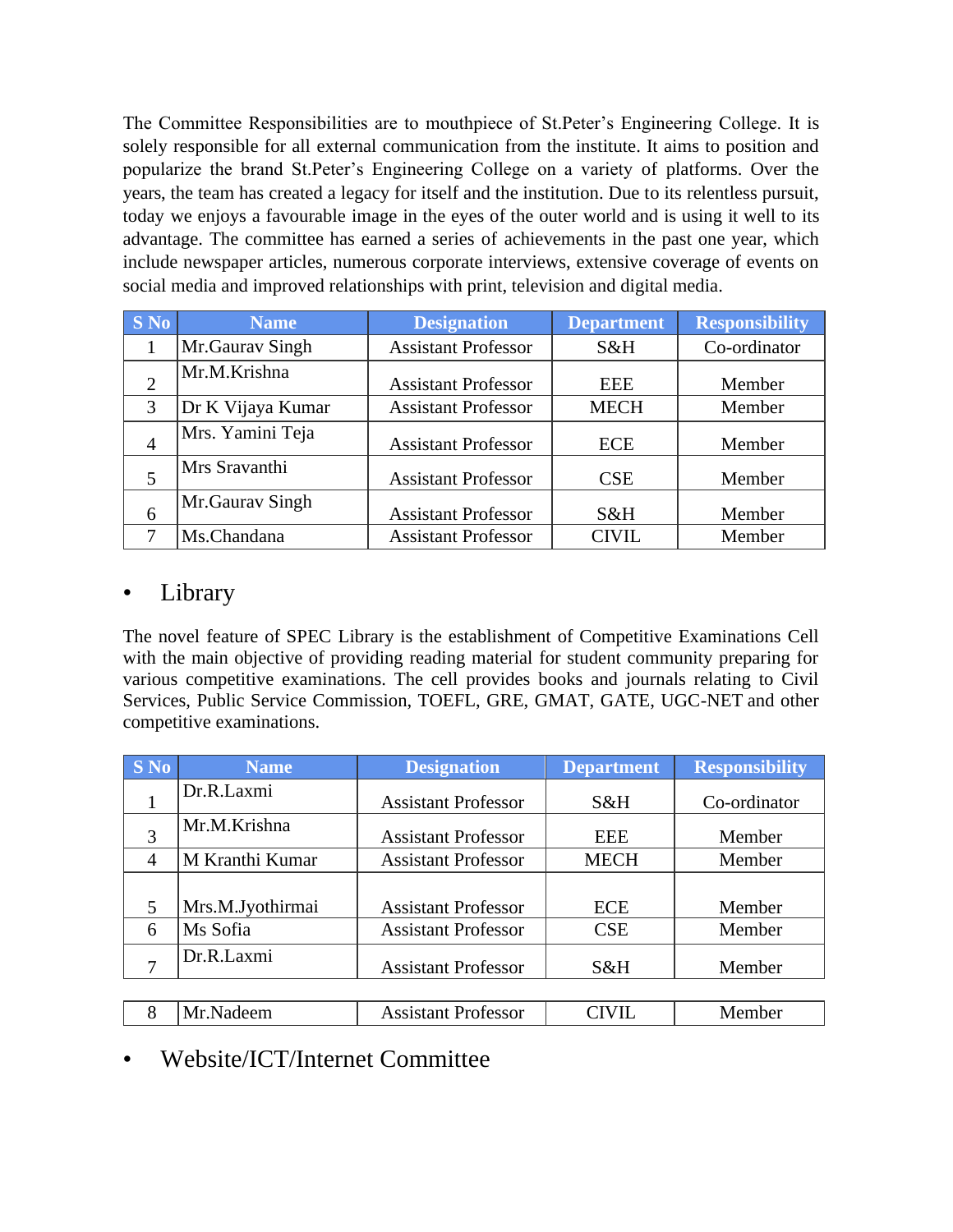This Cell Responsibilities are to identify strategic initiatives for the website and present it to higher management for review and updating. Develop a priority listing of desired design and functionality enhancements Identify to update and enhance website design and content. Coordinating with other committees in posting relevant information.

| $S$ No                      | <b>Name</b>        | <b>Designation</b>         | <b>Department</b> | <b>Responsibility</b> |
|-----------------------------|--------------------|----------------------------|-------------------|-----------------------|
|                             | Mrs.Deepthi.G      | <b>Assistant Professor</b> | IT                | Co-ordinator          |
| $\mathcal{D}_{\mathcal{L}}$ | Mr.Ch.V.Ganesh     | <b>Assistant Professor</b> | <b>EEE</b>        | Member                |
| 3                           | K Divakar          | <b>Assistant Professor</b> | <b>MECH</b>       | Member                |
| 4                           | Mr.R.Santosh Kumar | <b>Assistant Professor</b> | <b>ECE</b>        | Member                |
| 5                           | Mr. Vijaya kumar   | <b>Assistant Professor</b> | <b>CSE</b>        | Member                |
| 6                           | Mr Sharavan        | <b>Assistant Professor</b> | <b>CSE</b>        | Member                |
| 7                           | Mr.K.Ravi Kumar    | <b>Assistant Professor</b> | $S\&H$            | Member                |
| 8                           | Mr.Nadeem          | <b>Assistant Professor</b> | <b>CIVIL</b>      | Member                |

# • Canteen Committee /House-Keeping/ Hygiene/Sanitation

The SPEC canteen for the faculty and students ensures healthy and safe environment. The food quality is good and hygenic. The canteen contractor employees adequate number of catering staff for smooth and efficient running of canteen services. The food items are stored in clean and hygenic place free from pests. The canteen premises also has various outlets.

| $S$ No         | <b>Name</b>     | <b>Designation</b>         | <b>Department</b> | <b>Responsibility</b> |
|----------------|-----------------|----------------------------|-------------------|-----------------------|
|                | Dr Sateesh      | <b>Assistant Professor</b> | S&H               | Co-ordinator          |
| ∍              | Mr.M.Sasi Kumar | <b>Assistant Professor</b> | <b>EEE</b>        | Member                |
| 3              | Mr.N Kiran      | <b>Assistant Professor</b> | <b>MECH</b>       | Member                |
| $\overline{4}$ | Mrs.D.Radhika   | <b>Assistant Professor</b> | <b>ECE</b>        | Member                |
| 5              | Mrs.D.Radhika   | <b>Assistant Professor</b> | <b>CSE</b>        | Member                |
| 6              | Dr Sateesh,     | <b>Assistant Professor</b> | S&H               | Member                |
|                | Ms.Chanadana    | <b>Assistant Professor</b> | CIVIL             | Member                |

### • Girls Hostel Committee

The hostel committee shall take active interest in general welfare of the students residing in the hostel and assist the Council of Wardens in maintaining the living standards .The hostel committee shall assist the Council of Wardens in the timely allotment of the rooms, report any unauthorised use or misuse of hostel or guest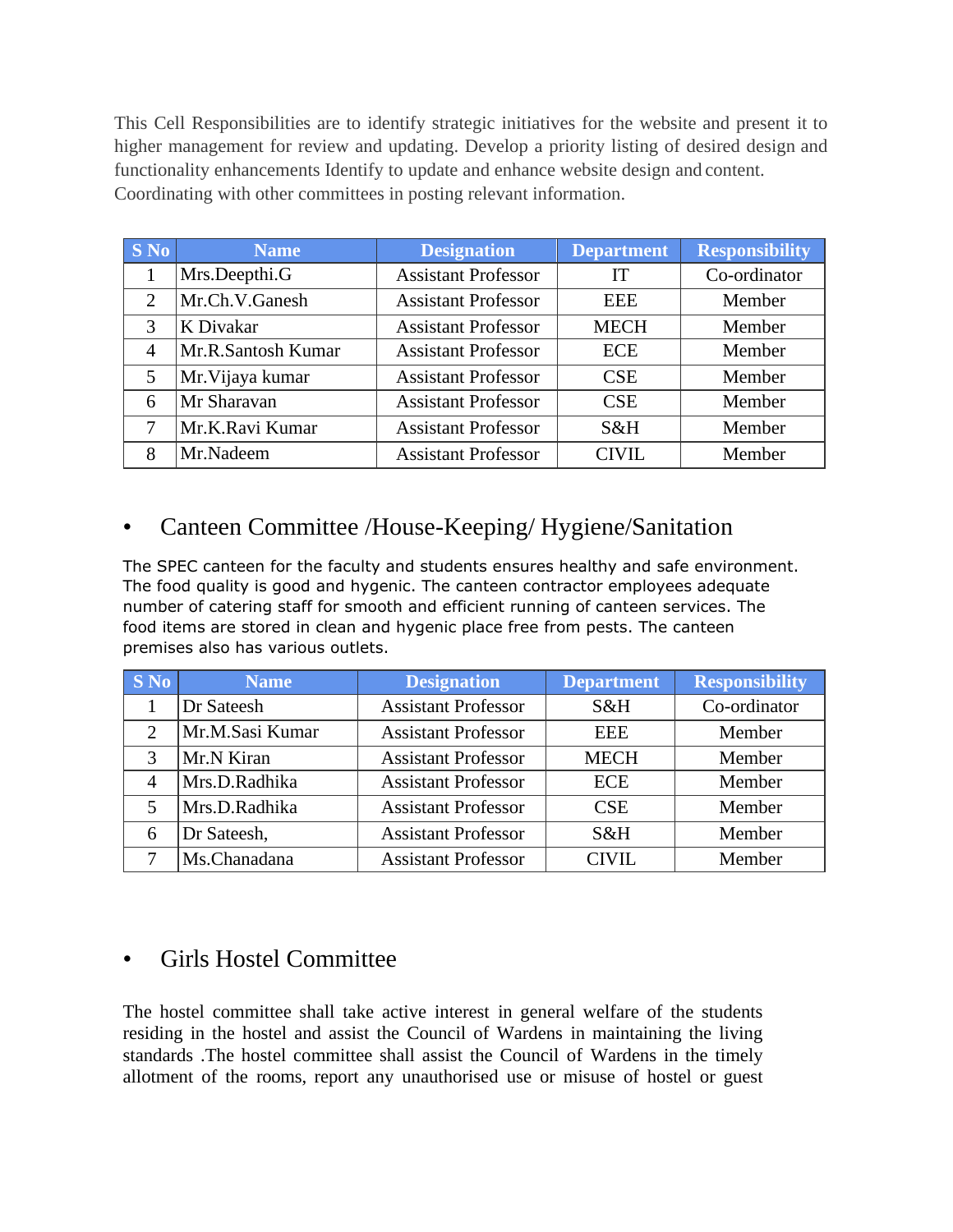rooms and bring to notice any untoward incidence occurring in the Hostel premises. The hostel

committee shall supervise and ensure proper and limited use of electricity and water in the hostel premises.

| S No | <b>Name</b>      | <b>Designation</b>         | <b>Department</b> | <b>Responsibility</b> |
|------|------------------|----------------------------|-------------------|-----------------------|
|      | Mrs.D.Divya      | <b>Assistant Professor</b> | <b>EEE</b>        | Co-ordinator          |
| 3    | Dr Ramesh Babu   | <b>Assistant Professor</b> | <b>MECH</b>       | Member                |
| 4    | Mrs.A.Jyothi     | <b>Assistant Professor</b> | <b>ECE</b>        | Member                |
|      | Ms Sofia         | <b>Assistant Professor</b> | <b>CSE</b>        | Member                |
|      | Mrs:M.S Kiranmai | <b>Assistant Professor</b> | S&H               | Member                |
|      | Mrs.Nadeem       | <b>Assistant Professor</b> | CIVII.            | Member                |

#### • Boys Hostel Committee

The hostel committee shall take active interest in general welfare of the students residing in the hostel and assist the Council of Wardens in maintaining the living standards .The hostel committee shall assist the Council of Wardens in the timely allotment of the rooms, report any unauthorised use or misuse of hostel or guest rooms and bring to notice any untoward incidence occurring in the Hostel premises. The hostel committee shall supervise and ensure proper and limited use of electricity and waterin the hostel premises.

| <b>S</b> No | <b>Name</b>         | <b>Designation</b>         | <b>Department</b> | <b>Responsibility</b> |
|-------------|---------------------|----------------------------|-------------------|-----------------------|
|             | Dr.Pradeep Kumar    | <b>Assistant Professor</b> | S&H               | Co-Ordinator          |
| 2           | Mr.Sanjeev Kumar    | <b>Assistant Professor</b> | <b>EEE</b>        | Member                |
| 3           | Mrs.Krantghi Kumar  | <b>Assistant Professor</b> | <b>MECH</b>       | Member                |
|             | Mr.B.Ramesh         | <b>Assistant Professor</b> | <b>ECE</b>        | Member                |
| 5           | Mr Siva Prasad      | <b>Assistant Professor</b> | <b>CSE</b>        | Member                |
| 6           | Dr.M. Pradeep Kumar | <b>Assistant Professor</b> | $S\&H$            | Member                |
|             | Mr.G.Ravi Kumar     | <b>Assistant Professor</b> | <b>CIVIL</b>      | Member                |

#### • Transport Committee

The Transport Committee provides the Academy with a standard procedure for the acquisition, enhancement, use, control, maintenance, repair and disposal of the Academy vehicles and for the management of related forms of transport engaged for Academy activities.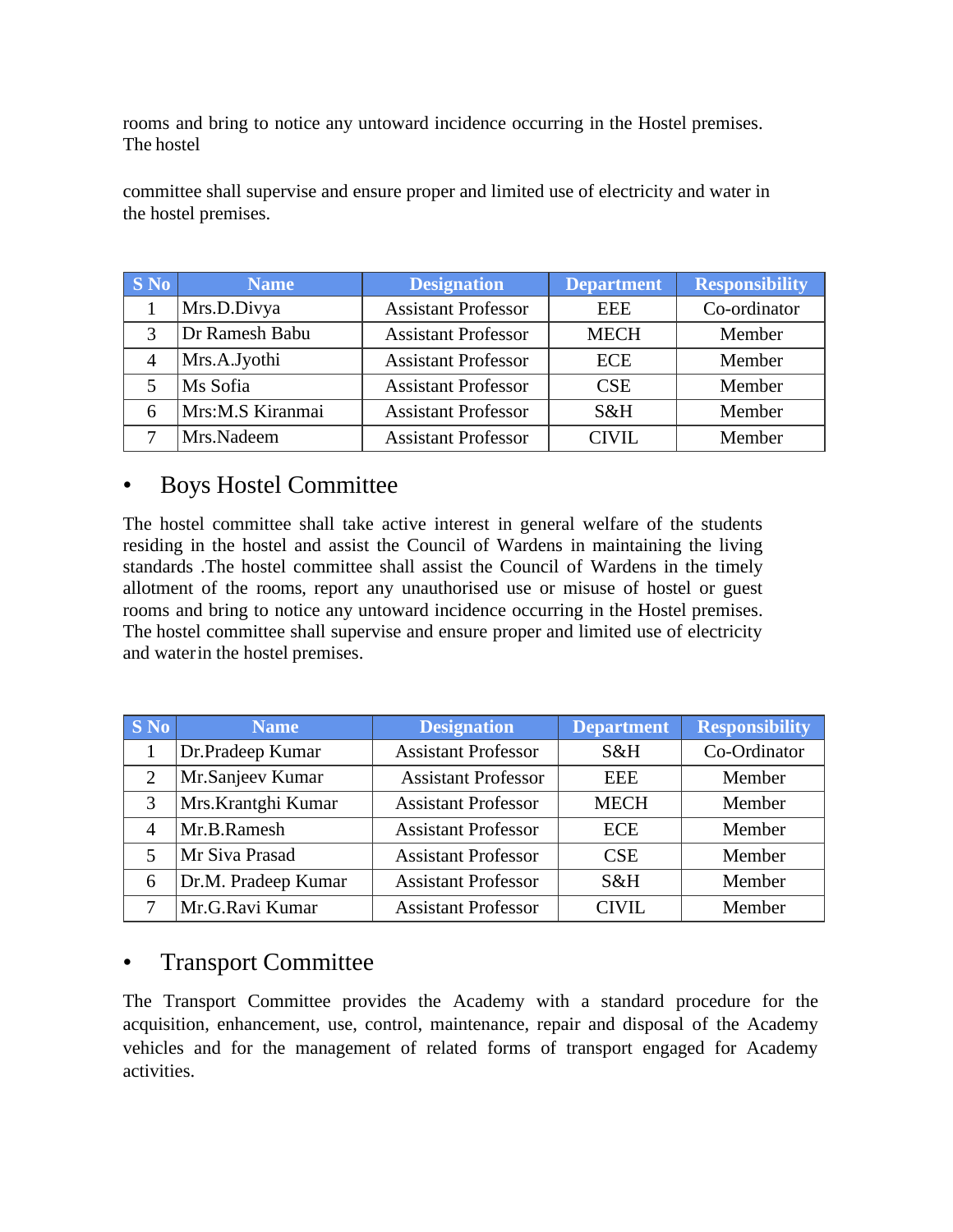| <b>S</b> No | <b>Name</b>      | <b>Designation</b>         | <b>Department</b> | <b>Responsibility</b> |
|-------------|------------------|----------------------------|-------------------|-----------------------|
|             | Mr.Md.Ilias      | <b>Assistant Professor</b> | <b>CSE</b>        | Co-ordinator          |
| 3           | Mr.P.Mallikarjun | <b>Assistant Professor</b> | <b>EEE</b>        | Member                |
| 4           | Mr.S Madhu       | <b>Assistant Professor</b> | <b>MECH</b>       | Member                |
| 5           | Mr.I.Obulesu     | <b>Assistant Professor</b> | <b>ECE</b>        | Member                |
| 6           | Mr.Md.Ilias      | <b>Assistant Professor</b> | <b>CSE</b>        | Member                |
| 7           | M.R.P.Mukharjee  | <b>Assistant Professor</b> | S&H               | Member                |
| 8           | Mr.Nayeem        | <b>Assistant Professor</b> | CIVIL             | Member                |

#### • Examinations

The exam cell coordinates with JNTUH regarding all matters related to the University examinations. The COE coordinates along with the Principal regarding all the proceedings of the Exam cell. Any information either received or required to be sent to the University is being dealt within the cell. Any circular, guidelines, office order, notifications received by the college is processed in the cell; reply thereof prepared and after Principal's signature dispatched to the University.

| <b>S</b> No                 | <b>Name</b>         | <b>Designation</b>         | <b>Department</b> | <b>Responsibility</b> |
|-----------------------------|---------------------|----------------------------|-------------------|-----------------------|
|                             | Dr Dilip Kumar.M    | Assoc.professor            | <b>EEE</b>        | Co-ordinator          |
| $\mathcal{D}_{\mathcal{L}}$ | Mr.G.Mohana Krishna | <b>Assistant Professor</b> | <b>EEE</b>        | Member                |
| 4                           | Mrs. Yesu Ratnam    | <b>Assistant Professor</b> | <b>MECH</b>       | Member                |
| 5                           | Mr.G.Sunil Kumar    | <b>Assistant Professor</b> | <b>ECE</b>        | Member                |
| 6                           | Mr Harith Reddy     | <b>Assistant Professor</b> | <b>CSE</b>        | Member                |
| 7                           | Mr Siva Prasad      | <b>Assistant Professor</b> | <b>CSE</b>        | Member                |
| 8                           | Mr.L.Venkat Reddy   | <b>Assistant Professor</b> | S&H               | Member                |
| 9                           | Mr.Ravi Teja        | <b>Assistant Professor</b> | <b>CIVIL</b>      | Member                |
| 10                          | Mr.K.Anil           | <b>Assistant Professor</b> | IТ                | Member                |

#### • Admissions

The Admissions Committee is responsible for the graduate student admissions in the B.Tech. Course. This committee will also develop contacts with other relevant graduate admissions committees with the goal of identifying potential candidates who would be more appropriate for the B.Tech. Course. The admissions committee endeavors to identify applicants with the greatest likelihood of success in attaining the B.Tech.The admissions committee tracks the success of the admissions process each year by maintaining a database of pertinent information on the applicants. This committee reviews admission requirements for the program annually. Recommendations for change in the standards for admission are made to the steering committee.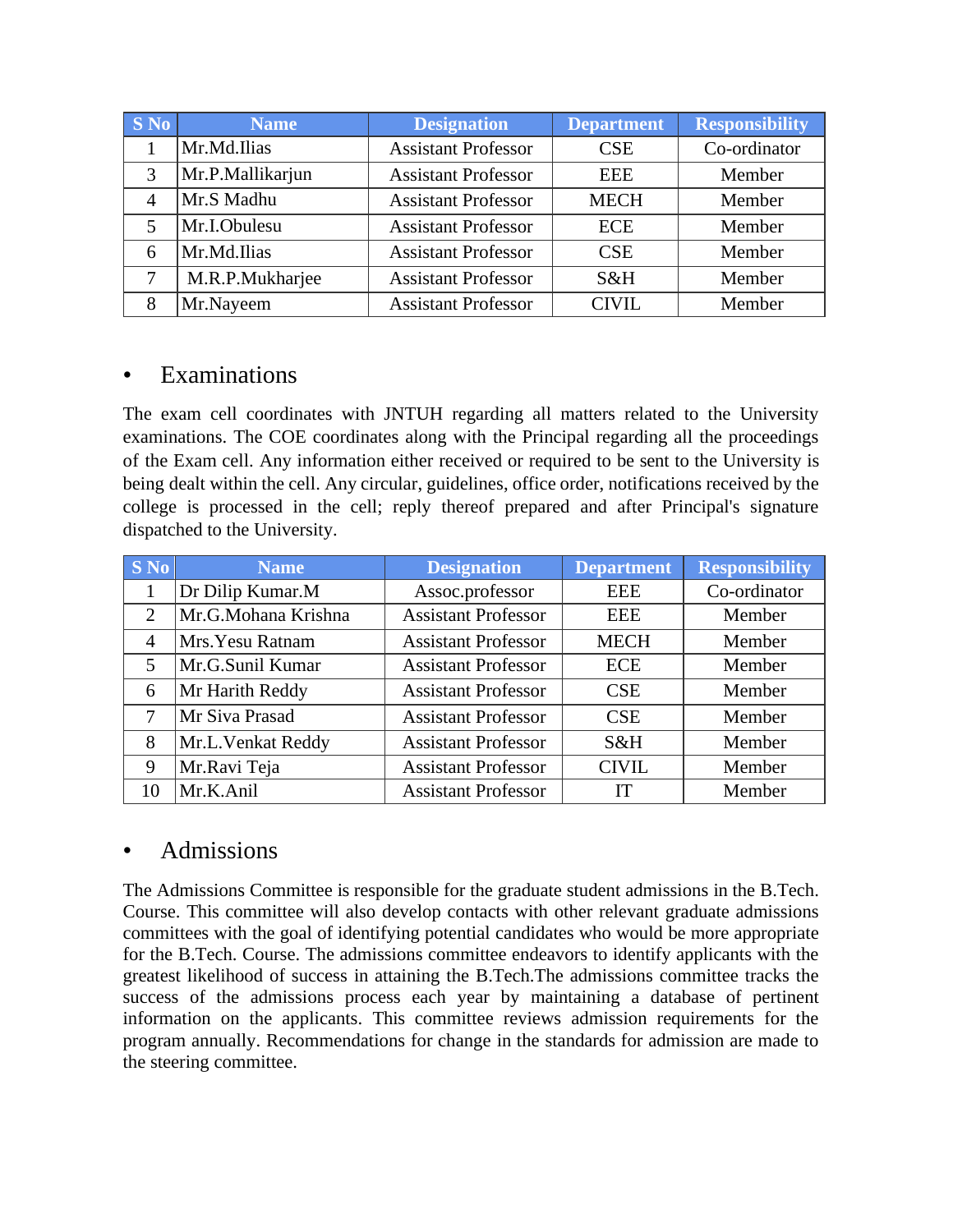| <b>S</b> No           | <b>Name</b>          | <b>Designation</b>         | <b>Department</b> | <b>Responsibility</b> |
|-----------------------|----------------------|----------------------------|-------------------|-----------------------|
|                       | Dr P Neelima         | <b>Assistant Professor</b> | S&H               | Co-ordinator          |
| $\mathcal{D}_{\cdot}$ | Mr.M.Sasi Kumar      | <b>Assistant Professor</b> | <b>EEE</b>        | Member                |
| 3                     | Mr.Raghavendra Reddy | <b>Assistant Professor</b> | <b>MECH</b>       | Member                |
|                       | Mr.G.Narasimhulu     | <b>Assistant Professor</b> | <b>ECE</b>        | Member                |
| 5                     | C Soumi              | <b>Assistant Professor</b> | <b>CSE</b>        | Member                |
| 6                     | Dr P Neelima         | <b>Assistant Professor</b> | S&H               | Member                |
|                       | Ms.Chanadana         | <b>Assistant Professor</b> | <b>CIVIL</b>      | Member                |

#### • Time Table

The time table committee configures the time table every year and ensures that it is published and made available on prescribed day. It also makes necessary changes in time table in case of clash of subjects opted by students.

| <b>S</b> No    | <b>Name</b>       | <b>Designation</b>         | <b>Department</b> | <b>Responsibility</b> |
|----------------|-------------------|----------------------------|-------------------|-----------------------|
|                | Mr.M.Krishna      | <b>Assistant Professor</b> | <b>EEE</b>        | Co-ordinator          |
| 2              | Ms.P.V.Sireesha   | <b>Assistant Professor</b> | EEE               | Member                |
| 3              | Mr.S Madhu        | <b>Assistant Professor</b> | <b>MECH</b>       | Member                |
| $\overline{4}$ | Mr.G. Vasanth Rao | <b>Assistant Professor</b> | <b>ECE</b>        | Member                |
| 5              | Dr Prakash        | <b>Assistant Professor</b> | <b>CSE</b>        | Member                |
| 6              | Mr.Pranay         | <b>Assistant Professor</b> | <b>CSE</b>        | Member                |
| 7              | Mrs. Vasumathy    | <b>Assistant Professor</b> | S&H               | Member                |
| 8              | Mrs.Kiranmai      | <b>Assistant Professor</b> | S&H               | Member                |
| 9              | Mr.Nayeem         | <b>Assistant Professor</b> | <b>CIVIL</b>      | Member                |

### • Internal Quality Assurance Cell

IQAC is established for continual improvement and monitoring of the long – term quality standard in academic and administrative activities after being accredited by NAAC. IQAC aims at imparting quality education in the college. IQAC is now an integral part of the college management system for strategically planning and implementing methods to improve teaching

– learning and evaluation processes. It acts as an authorized channel for driving the college in the path of academic excellence by chalking out action plans for removing deficiencies and qualitatively strengthening the system. IQAC methodologically works for Quality Assurance, Quality Enhancement and Quality Evaluation in the overall deliverability of the college.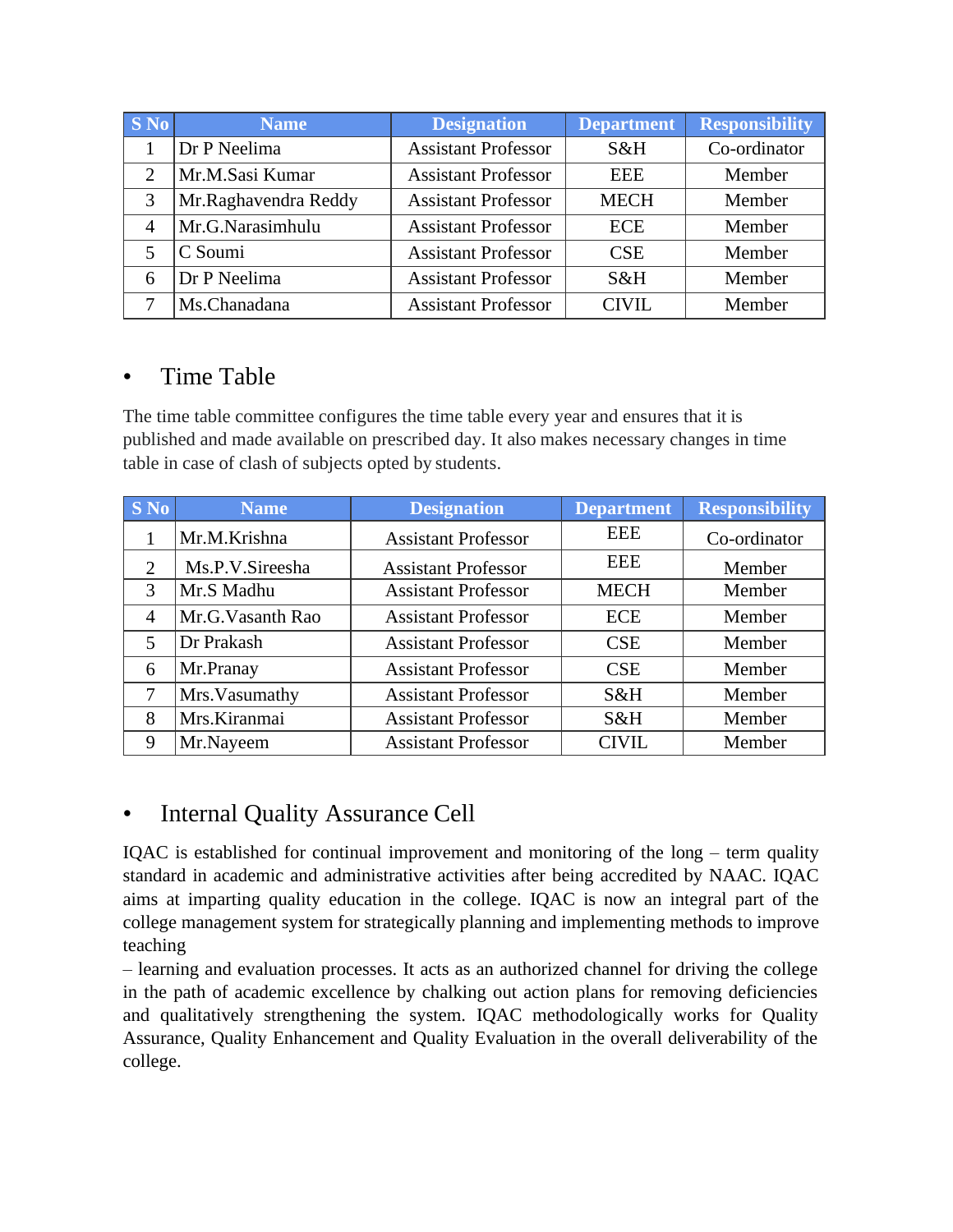| S.No                        | <b>Composition</b>                                    | <b>Name</b>                   | <b>Designation</b>                            |
|-----------------------------|-------------------------------------------------------|-------------------------------|-----------------------------------------------|
| 1                           | <b>Chair Person</b>                                   | Dr. K.Sree Latha              | Principal, St.Peter's<br>Engineering College. |
|                             |                                                       | 1. Mrs. Nethra Sri            | Asst. Professor, CSE                          |
|                             |                                                       | 2. Mr. J.Siva Rama<br>Krishna | Asst. Professor, ECE                          |
|                             |                                                       | 3. Mrs.D.Divya                | Asst. Professor, EEE                          |
| $\mathcal{D}_{\mathcal{L}}$ | <b>Teachers</b>                                       | 4. Dr.Ramesh Babu             | Asst. Professor, Mech                         |
|                             |                                                       | 5. Ms.Chandana                | Asst. Professor, Civil                        |
|                             |                                                       | 6. Mrs.Rameshwari             | Asst. Professor, S & H                        |
| 3                           | Senior Administrative<br><b>Staff/Technical Staff</b> | Mr. Ravi Sudhakar             | PRO,<br>St. Peter's Engineering<br>College    |
|                             |                                                       | 1. A.Sairam                   | <b>IV ECE C</b>                               |
| 4                           | Student                                               | 1. Bharath Sai Kiran          | IV ECE C                                      |

| 5  | Management<br>Representative | Mr. T.V. Reddy            | Secretary,<br><b>Santha Education Society</b>                           |
|----|------------------------------|---------------------------|-------------------------------------------------------------------------|
| 6  | Alumni Representative        | Tharun Teja               | Alumni Coordinator                                                      |
| 7  | Employees                    | Mr.Jagadheesh             | <b>Administrative Officer</b>                                           |
| 8  | Industrialist                | Mr. Rama Krishna<br>Reddy | Director Unicorn<br>Industries Ltd.                                     |
| 9  | <b>External Educationist</b> | Dr. P. Manikandan         | Director, Department of<br>Information Technology,<br>MRCEW, Hyderabad. |
| 10 | Co-coordinator               | Dr.S.K.Senthil<br>Kumar   | Professor, CSE                                                          |

#### • Purchase/Stores

A Purchase Committee is a group of designated staff established for independent review and evaluation of purchasing documentation whose main role is to recommend the most appropriate supplier or service provider based on price, quality, stock availability, references etc.

| $\vert$ S No $\vert$<br><b>Name</b> | <b>Designation</b> |  | Department   Responsibility |
|-------------------------------------|--------------------|--|-----------------------------|
|-------------------------------------|--------------------|--|-----------------------------|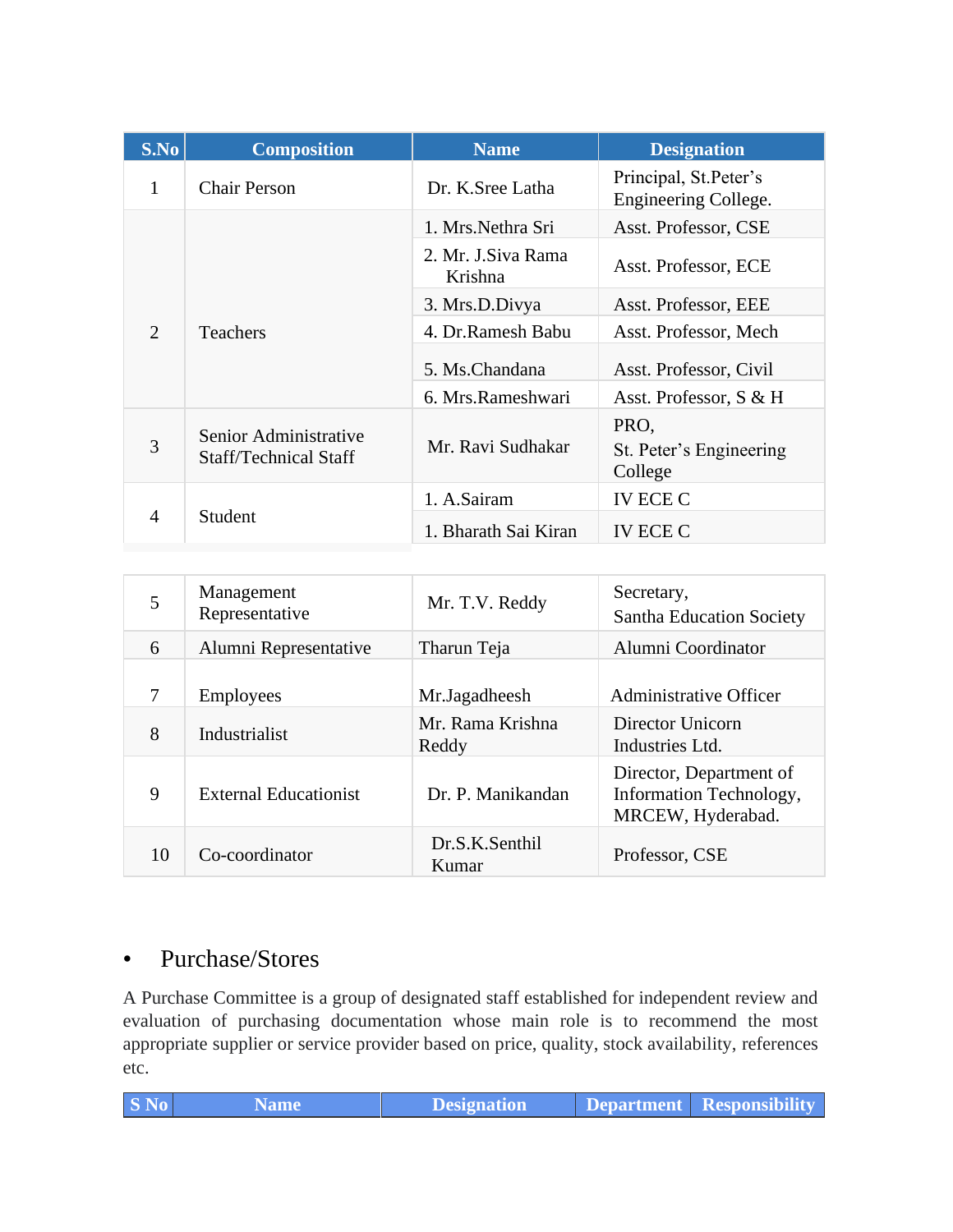|   | Dr. Vijay Kumar      | <b>Assistant Professor</b> | <b>MECH</b> | Co-ordinator |
|---|----------------------|----------------------------|-------------|--------------|
|   | Mr.Ch.V.Ganesh       | <b>Assistant Professor</b> | <b>EEE</b>  | Member       |
|   | Mr.Raghavendra Reddy | <b>Assistant Professor</b> | <b>MECH</b> | Member       |
|   | Mr.B.Ramesh          | <b>Assistant Professor</b> | <b>ECE</b>  | Member       |
|   | Mr Ilias             | <b>Assistant Professor</b> | <b>CSE</b>  | Member       |
| 6 | .T.R.P.Mukharjee     | <b>Assistant Professor</b> | S&H         | Member       |
|   | Mr.G.Ravi Kumar      | <b>Assistant Professor</b> | CIVII.      | Member       |

## • Social Welfare (BC/SC/ST)

The Social Welfare Committee functions to promote technical and management education among BC/SC/ST students and other weaker section of the society. It continuously monitors and evaluates reservation policies intended for BC/SC/STs Welfare by the Govt of Telangana and also for the effective implementation of the same Welfare. The Social Welfare Department, of Government of telangana sanctions scholarships to all eligible BC/ SC/ST students who are admitted in Post-Metric courses in Government colleges and Recognized educational institutions. Eligible students can apply within the given date with proofs of Date of Birth, Ration Card, Income Certificate, Caste Certificate, Aadhar Card and other relevant certificates. Qualified and eligible students get both fee reimbursement and scholarship. If any student fails to get the reimbursement and scholarship, he/she can make a compliant to Social Welfare

Committee of the college. The committee in consultation with the scholarship clerk takes relevant measure to ensure that every student obtains scholarship.

| $S$ No                      | Name             | <b>Designation</b>         | <b>Department</b> | <b>Responsibility</b> |
|-----------------------------|------------------|----------------------------|-------------------|-----------------------|
|                             | Dr Marri Pradeep | <b>Assistant Professor</b> | S&H               | Co-ordinator          |
| $\mathcal{D}_{\mathcal{L}}$ | Mr P Avinash     | <b>Assistant Professor</b> | <b>EEE</b>        | Member                |
| 3                           | Mr.N Kiran       | <b>Assistant Professor</b> | <b>MECH</b>       | Member                |
| $\overline{A}$              | Mr.G.Sunil Kumar | <b>Assistant Professor</b> | <b>ECE</b>        | Member                |
| 5                           | Mrs Harika       | <b>Assistant Professor</b> | <b>CSE</b>        | Member                |
| 6                           | Dr Marri Pradeep | <b>Assistant Professor</b> | $S\&H$            | Member                |
|                             | Mr.Mahesh.M      | <b>Assistant Professor</b> | <b>CIVIL</b>      | Member                |

# • General Maintenance Committee

This committee responsibilities to facilitate maintenance of the assets of the institute for comfort and well-being of the stake holders. To ensure smooth and proper functioning of the housekeeping on daily basis. The cell plans, controls and evaluate the needs of the Staffs and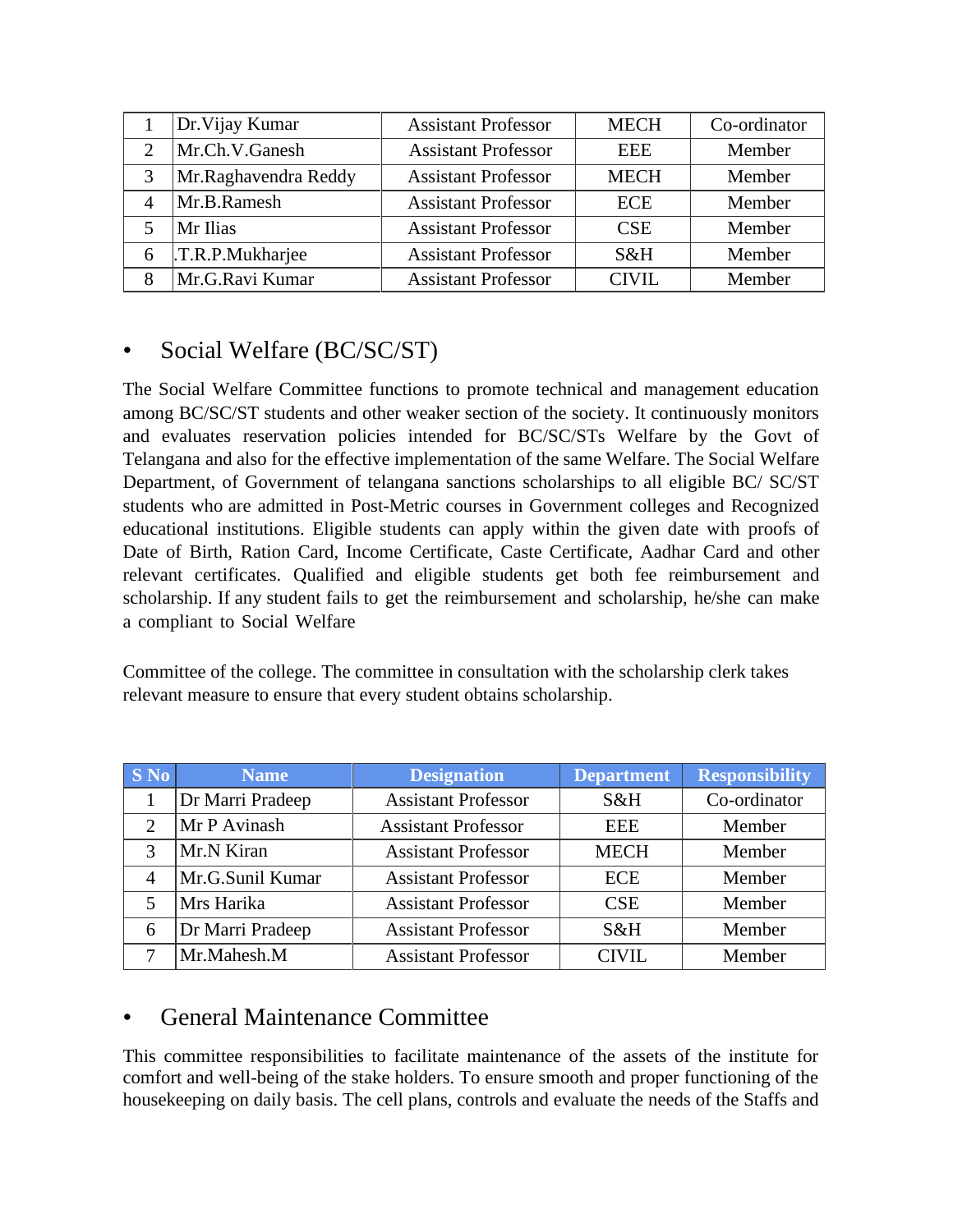Students for achieving long and short terms goals. The cell should make every effort to make sure that wastage of goods is reduced to a minimum. The cell should ensure excellence in housekeeping sanitation, safety and aesthetics of the college premises.

| <b>S</b> No | <b>Name</b>      | <b>Designation</b>         | <b>Department</b> | <b>Responsibility</b> |
|-------------|------------------|----------------------------|-------------------|-----------------------|
|             | Mrs.S.Nagajyothi | <b>Assistant Professor</b> | <b>ECE</b>        | Co-ordinator          |
|             | Mr.M.Sasi Kumar  | <b>Assistant Professor</b> | <b>EEE</b>        | Member                |
| 3           | Md Jameel Bhasha | <b>Assistant Professor</b> | <b>MECH</b>       | Member                |
| 4           | Mrs.S.Nagajyothi | <b>Assistant Professor</b> | <b>ECE</b>        | Member                |
| 5           | Mr Ilias         | <b>Assistant Professor</b> | <b>CSE</b>        | Member                |
| 6           | Mr.Yogeshwar     | <b>Assistant Professor</b> | S&H               | Member                |
|             | Ms.Chandana      | <b>Assistant Professor</b> | <b>CIVIL</b>      | Member                |

### • Alumni Association Coordination Committee

The responsibilities of this committee is to enlighten the current students about the scope of curriculum in real time environments by way of Alumni interaction, To share the Alumni experiences to students about internships, projects and placement, career guidance, About the gathering of passed out students, Involve in policy framing and feedback taking on institutional facilities, processing.

| <b>S</b> No    | <b>Name</b>        | <b>Designation</b>         | <b>Department</b> | <b>Responsibility</b> |
|----------------|--------------------|----------------------------|-------------------|-----------------------|
|                | Dr. A.Anjaiah      | <b>Assistant Professor</b> | <b>CSE</b>        | Co-ordinator          |
| $\overline{2}$ | Mr.Sanjeev Kumar   | <b>Assistant Professor</b> | <b>EEE</b>        | Member                |
| 3              | Dr K Vijaya Kumar  | <b>Assistant Professor</b> | <b>MECH</b>       | Member                |
| $\overline{4}$ | Dr.S.Venkatesulu   | <b>Assistant Professor</b> | <b>ECE</b>        | Member                |
| 5              | Dr Anjaiah         | <b>Assistant Professor</b> | <b>CSE</b>        | Member                |
| 6              | Dr.M Pradeep Kumar | <b>Assistant Professor</b> | S&H               | Member                |
|                | Mrs.Chanadana      | <b>Assistant Professor</b> | <b>CIVIL</b>      | Member                |

# • Internal Complaints committee (ICC)/Women's Empowerment Cell

Women Empowerment Cell (WEC) has been constituted to empower and safeguard the rights of female members; faculty staff and students of College. The WEC works to promote gender sensitivity in the college and conduct diverse programmes to educate, sensitize both male and female members and produce harmonious atmosphere on the campus. It works for the welfare of the students and faculty towards preparing them in to competent professionals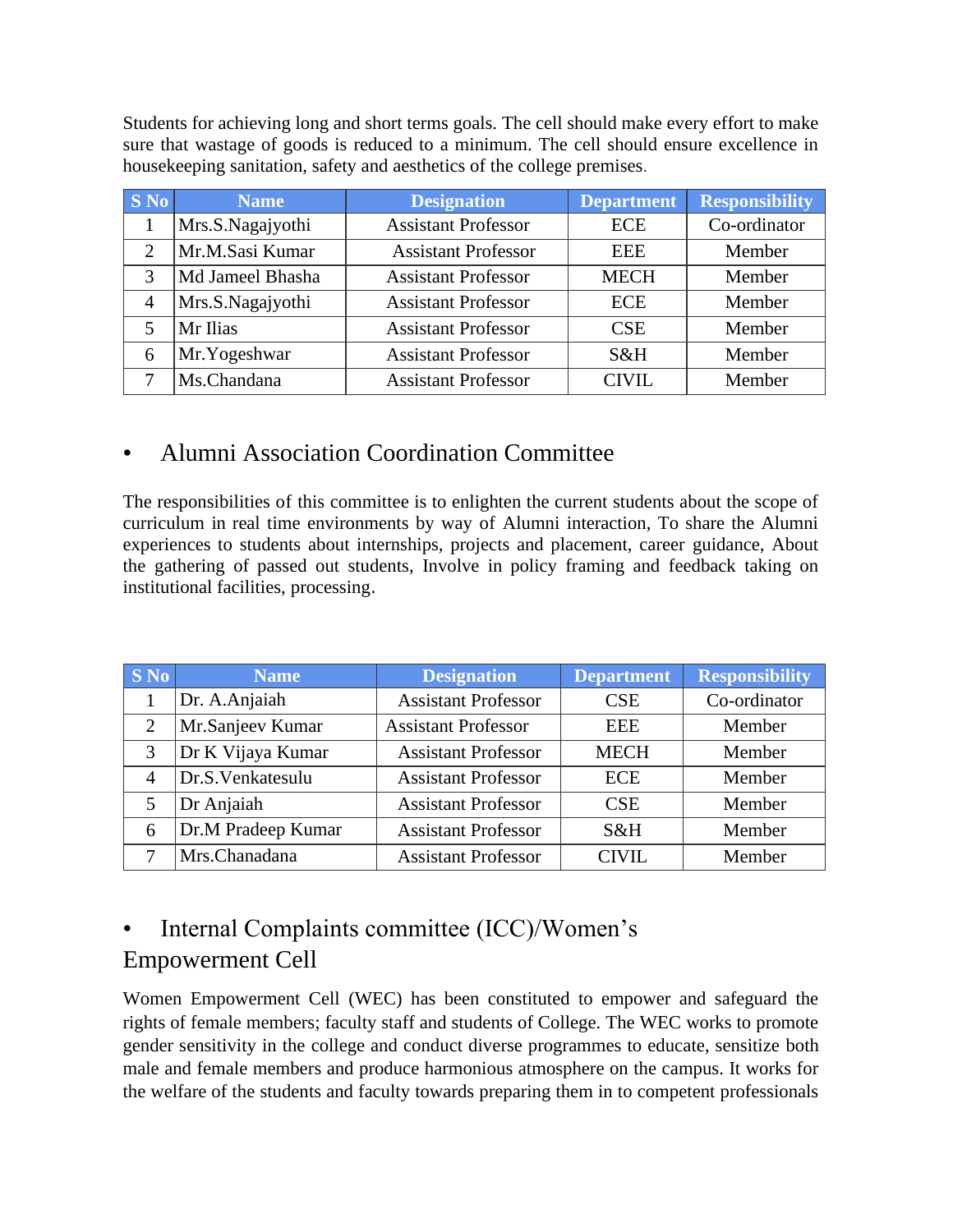to take up greater challenges in the academic sphere. The Registrar nominates the members of WEC

| <b>S</b> No    | <b>Name</b>          | <b>Designation</b>         | <b>Department</b> | <b>Responsibility</b> |
|----------------|----------------------|----------------------------|-------------------|-----------------------|
|                | Dr M Saritha         | <b>HOD</b>                 | S&H               | Co-ordinator          |
| $\overline{2}$ | Ms. Rekha Rani       | <b>Assistant Professor</b> |                   | Co-ordinator          |
| 3              | Mrs.D.Divya          | <b>Assistant Professor</b> | <b>EEE</b>        | Member                |
| $\overline{4}$ | Mr.Raghavendra Reddy | <b>Assistant Professor</b> | <b>MECH</b>       | Member                |
|                | Mrs. Hemlatha Dalmia | <b>Assistant Professor</b> | <b>ECE</b>        | Member                |
| 6              | Mrs Amandeep Kaur    | <b>Assistant Professor</b> | <b>CSE</b>        | Member                |
|                | Dr M Saritha         | <b>Assistant Professor</b> | S&H               | Member                |
| 8              | Mr.Ravi Teja         | <b>Assistant Professor</b> | <b>CIVIL</b>      | Member                |

### • Right to information cell

The Right to Information Act'2005 is undoubtedly an important tool which has energized democratic principles and human rights. Dissemination of information and access to essential information especially in public establishment empower people. The basic objective of the RTI is to empower the citizens, promote transparency and accountability in the working of the Government and it mandates timely response to citizen requests for Government information. The G.M University respects the sanctity and the necessity of having a separate RTI Cell to cater to all information related request from any quarter.

| $\mathbf{S}$ No             | <b>Name</b>        | <b>Designation</b>         | <b>Department</b> | <b>Responsibility</b> |
|-----------------------------|--------------------|----------------------------|-------------------|-----------------------|
|                             | Dr.K.Sree Latha    | Principal                  | <b>EEE</b>        | Co-ordinator          |
| $\mathcal{D}_{\mathcal{L}}$ | Mr.M.Krishna       | <b>Assistant Professor</b> | <b>EEE</b>        | Member                |
| 3                           | Mrs. Yesu Ratnam   | <b>Assistant Professor</b> | <b>MECH</b>       | Member                |
|                             | Mr.B.Ravi Chandra  | <b>Assistant Professor</b> | <b>ECE</b>        | Member                |
| $\overline{\mathbf{5}}$     | Dr. Diana Moses    | <b>Assistant Professor</b> | <b>CSE</b>        | Member                |
| 6                           | Mr.T.R.P Mukharjee | <b>Assistant Professor</b> | S&H               | Member                |
|                             | Mr.Nayeem          | <b>Assistant Professor</b> | <b>CIVIL</b>      | Member                |

# • Faculty/Staff Grievance

As per the F.No. 1-103/AICTE/GRC/Regulation/2021 of the All-India Council for Technical Education, notification dated March 22, 2021, 'A Grievance Redressal Committee (GRC) for faculty/staff members has been constituted. The committee aims to provide opportunities for redressal of certain grievances of Faculty/Staff Members already appointed in any institution, as well as those seeking appointment to such institutions, and a mechanism thereto.